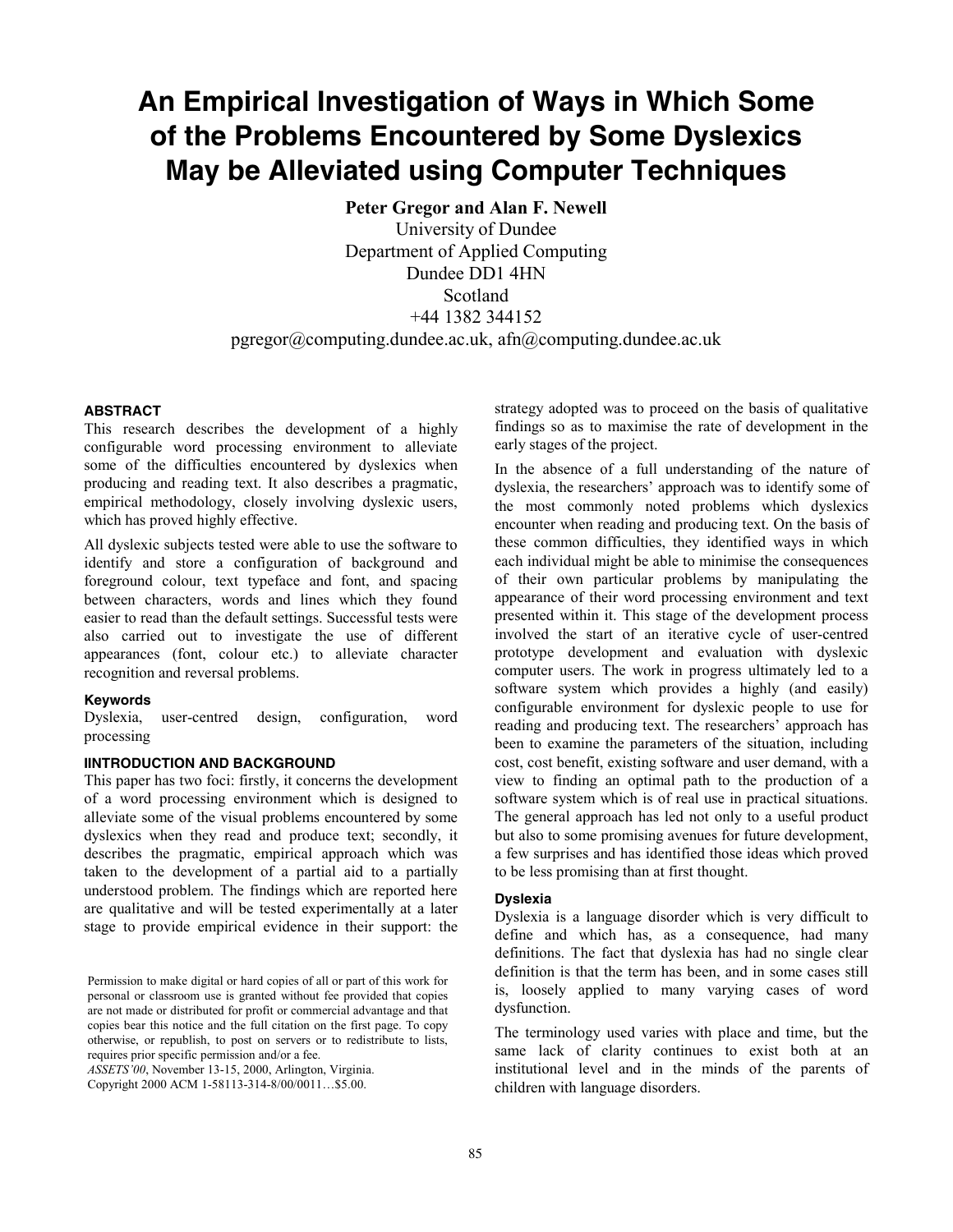In an attempt to give a clearer indication of what categorises a dyslexic person, the British Dyslexia Association offers this description:

 "A dyslexic person is one who has a specific language disability affecting spelling, reading and other language skills characterised by a discrepancy between his (her) mental potential and his (her) education level despite conventional classroom instruction and despite absence of any primary emotional trouble or adverse environmental condition"

The symptoms of dyslexia vary greatly and the reasons for the existence of these symptoms are also varied. However, two distinct types of dyslexia are recognised: **acquired** dyslexia and **developmental** dyslexia.

**Acquired** dyslexia is associated with those people who have difficulties caused by damage to the brain. Therefore, prior to the occurrence of brain damage, no difficulties would have been identified. This area can be subdivided into disorders in which the visual analysis system is damaged - peripheral dyslexia, and disorders in which processes beyond the visual analysis system are damaged, resulting in difficulties affecting the comprehension and/or pronunciation of written words - central dyslexia.

Peripheral dyslexia is associated with difficulties such as misreading letters within words and migrating letters between words. Central dyslexia on the other hand concerns issues such as bad comprehension due to an impaired semantic system, and the inability to read unfamiliar words, whilst familiar words are read easily. Examples would include 'monkey' being read as 'ape' (a semantic error), and 'patient' being read as 'parent' (a visual error).

**Developmental** dyslexia, which is sometimes known as congenital dyslexia, exists from birth. It has been described as follows:

"Developmental dyslexia is a learning disability which initially shows itself by difficulty in learning to read, and later by erratic spelling and by lack of facility in manipulating written as opposed to spoken words. The condition is cognitive in essence, and usually genetically determined. It is not due to intellectual inadequacy or to lack of sociocultural opportunity, or to emotional factors, or to any known structural brain defect." [1]

One of the main features of dyslexia is the individual nature of the disorder. The condition is not typically characterised by one single difficulty, but by a range of difficulties which will vary in combination and in intensity between individuals, giving rise to an enormous variation between individuals in the problems encountered. Each dyslexic person has a range of difficulties which need to be addressed differently from other dyslexic people.

#### **Technological assistance**

The wide ranging characteristics of dyslexia provide a challenge for technological assistance, as a single approach

will not be appropriate for the range of problems presented by a group of dyslexic people.

The current research therefore adopted a pragmatic approach to the design and development of a reading and word processing aid for dyslexic computer users. Computer technology offers the opportunity to provide reading and writing systems which are highly configurable for each individual user but they need to be based on an understanding of the problems which dyslexics have in reading and writing, and some of the visual problems which can affect them. The approach adopted in this research has been to offer dyslexic users a range of appropriate visual settings for the display of a word processor, together with the opportunity to easily configure the way in which text is displayed to them: the user can select, by experimentation, the settings which best suit them: these settings are then saved and later recalled each time that person uses the word processor. It will be seen that this approach affords the potential to make computer based text significantly easier to read than printed text, as well as improving the usability of computer word processing systems for dyslexics.

## **Some common problems of dyslexia.**

It was first necessary to determine the parameters of the computer display which should be offered for configuration by the user. An initial investigation revealed that some of the most commonly encountered problems are as follows (adapted from [5] and Shaw, D. 1994, private communication) :

- 1. Number and letter recognition.
- 2. Letter reversals.
- 3. Word recognition.
- 4. Number, letter and word recollection.
- 5. Spelling problems.
- 6. Punctuation recognition.
- 7. Fixation problems.
- 8. Word additions and omissions.
- 9. Poor comprehension.

#### 1. Number and letter recognition.

One of the fundamental problems faced by dyslexics is the recognition of alphanumeric symbols. This is often seen when letters which are similar in shape, such as 'n' and 'h', 'f' and 't', are confused. The problem is exacerbated with the introduction of uppercase letters. In addition, many dyslexic adults, who are capable of reading printed letters, have difficulty in reading cursive writing.

#### 2. Letter reversals.

Many dyslexics are prone to reversing letters, which results in a particular letter being interpreted as another letter. Examples of these characters would be 'b', 'd', 'p' and 'q'. This problem can result in poor word recognition with words containing reversal characters being substituted for other words such as 'bad' for 'dad'.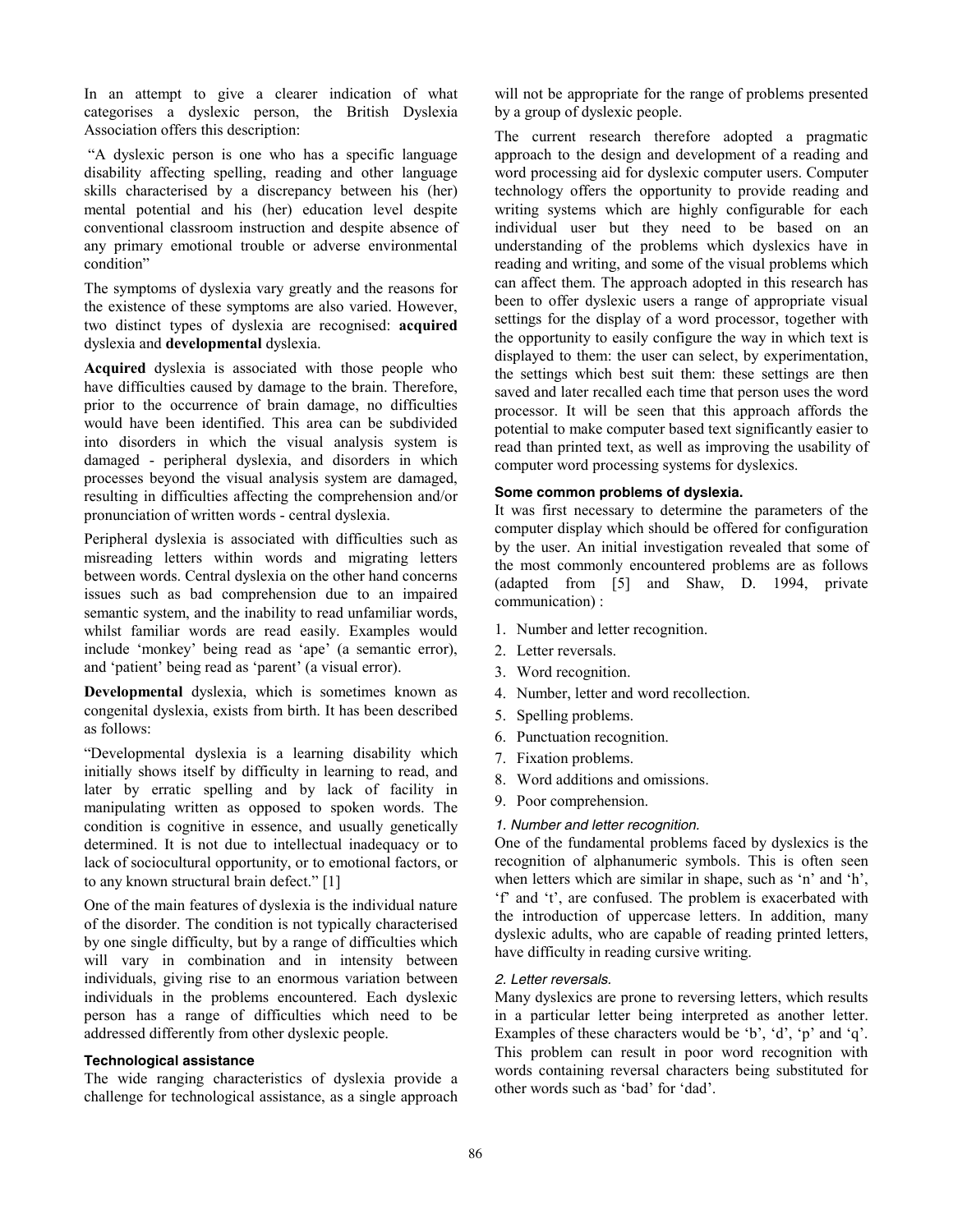# 3. Word recognition.

As well as the substitution effect caused as a result of letter reversals, words which have similar outline shape can be substituted by dyslexics. A typical example of this problem are the words 'either' and 'enter'. Both words have the same start and finishing characters and this, allied with the fact that both words also have the same overall shape, make them candidates for being substituted for each other when they occur in the text.

# 4. Number, letter and word recollection.

Even once the ability to recognise numbers and letters is mastered, it can still prove difficult for a dyslexic individual to recall the actual form and shape of a character. Many dyslexics have so much difficulty recalling upper and lower case characters that they continue to print later in life. Similarly, poor visual memory means that dyslexics have little ability to distinguish whether or not a word 'looks right' or not.

#### 5. Spelling problems.

Due to the problems discussed in  $(1)$  -  $(4)$  above, dyslexics can have great difficulty with spelling and many dyslexics have very poor spelling. Much of the spelling of dyslexics appears to reflect a phonic strategy with words like 'of' and 'all' being spelt 'ov' and 'olh'.

# 6. Punctuation recognition.

As with characters, dyslexics appear to have difficulty recognising punctuation.

#### 7. Fixation problems.

Another problem which is found in many dyslexics is their lack of ability to scan text without losing their place. Many find it difficult to move from the end of one line to the beginning of the next and also find themselves 'getting lost' in the text.

# 8. Word additions and omissions.

Dyslexics may add or remove words from a passage of text, apparently at random. This is manifested by words being duplicated, extra words being added, or word order being reversed.

## 9. Poor comprehension.

With the variety of errors caused by the factors described above, a dyslexic person may read a totally different passage of text from the one which is actually in front of them. Dyslexics thus display poor comprehension skills due to text which they perceive being significantly different from the actual text.

It is interesting to note that a minor version of this effect can also occur in normal readers, who can completely miss typographic errors. In this case however reading comprehension is usually improved.

# **Computer aid for the problems of dyslexia**

In an attempt to alleviate some of the problems discussed above, dyslexics, particularly within the education system, are encouraged to use computers for text manipulation. The

use of a computer keyboard has the potential to alleviate the problems of character recollection. If a person is capable of recognising the characters as they are on the keyboard, the need for the individual to recall the shape of the required character is no longer necessary, although since keyboard characters are normally uppercase this is less useful. In addition, however, the position of each character on the keyboard can be used to help recognition: as with touchtyping, to print an 'a' the user only has to remember to move to the left middle of the keyboard without having to recall the shape or form of an 'a'. The keyboard, however, only really helps with the recollection of characters, not the recognition of them once they are on the screen.

Another obvious facility already offered by word processors which can be of benefit to a dyslexic is the spell checking facilities. As discussed, spelling is an area which can cause great difficulty with dyslexics. However merely highlighting an incorrect word and offering a replacement may not be enough, since one of the other problems which some dyslexics face is an inability to tell if a word 'looks right'. They would therefore be unable to tell what was wrong with the badly spelt word and hence would be unable to correct the errors. There is, however, strong evidence to suggest that the use of lexical and spelling aids can greatly assist with spelling problems exhibited by dyslexics [4]. Many word processors now have grammar checking facilities which can be effective in picking out duplicate words and may also be of use in discovering word additions and omissions but, as with the spell checker, merely picking out these errors may not be enough because the dyslexic may be incapable of selecting the appropriate corrections.

It is also well known that some dyslexics are sensitive to colour, and that lighting conditions can be very important to their ability to read text. Some dyslexics either wear tinted glasses, or read text through a coloured acetate screen which is placed over the text. This suggests that manipulation of colour might be a valid configuration parameter. Many dyslexics also report interference from peripheral vision, indicating that anything that can be done to reduce screen "clutter" outside the main screen window, such as making the document "page" fill the whole screen may be of benefit (Shaw, D. 1996, private communication).

The approach taken in the current research was to investigate ways in which reading and document production could be improved for dyslexics through making **visual** changes to the environment in which the dyslexic is working, and by providing an easy-to use interface for dyslexics to configure this environment to their own particular preferences. This approach recognises the diversity of individual differences within the dyslexic community. A diagnostic system could have been developed for use with dyslexics, in which a variety of tests were performed, and conclusions drawn, which led to a third party setting up an optimised word processing system for each individual dyslexic. The researchers, however,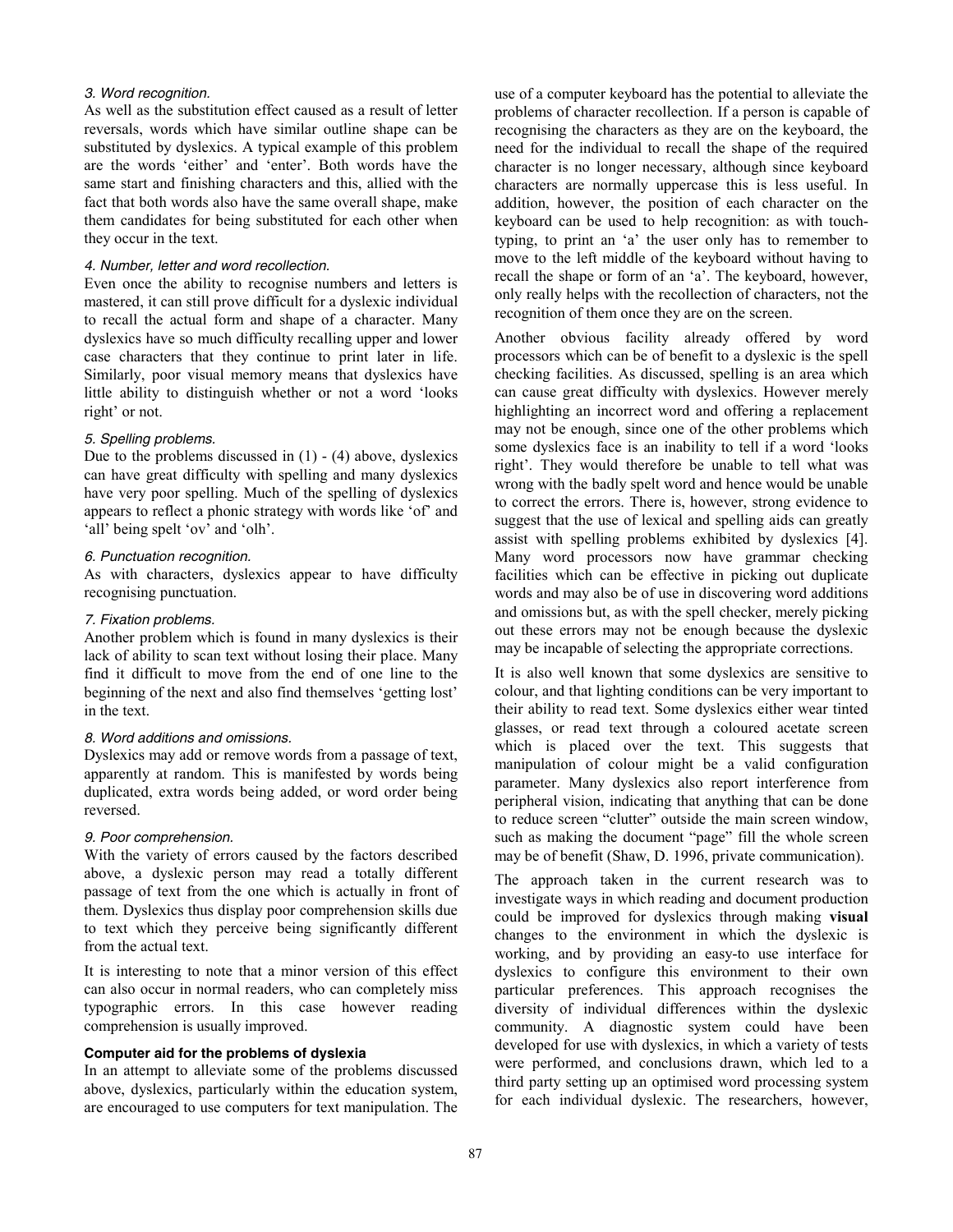believed that by presenting a configuration interface to the individual dyslexic which was easy to manipulate and which enabled the user to see the consequences of various changes before accepting them, they would produce a system which not only left the user in control, but which also could give rise to a wealth of research data upon which to build future system improvements.

From the above discussion of the difficulties encountered by dyslexics, there are a number of approaches to manipulating the screen image of the text which might be of benefit in making it easier to read and produce. For example, enabling the manipulation of foreground and background colour, character typeface, font and spacing according to individual preferences may be beneficial. Difficulties caused by confusing similar letters and reversing others might be alleviated to some extent by making them look more distinguishable by using different typeface, font and/or colour. A parallel approach might be taken to similar shaped words. Fixation problems might be alleviated by, for example, presenting text in narrower columns, or with different spacings between words or lines. The researchers' approach was to investigate potentially promising ideas such as these by implementing prototypes and evaluating their utility with dyslexic users, with an overall view to developing a configuration system which will enable all dyslexics to set up their own optimised environment for reading and producing text by manipulating a potentially wide variety of individual display parameters.

# **AN EXPERIMENTAL TEXT READER FOR DYSLEXICS.**

The first stage of the research was to develop an experimental text reader. This prototype presented the user with an easily configurable interface which allowed for a number of display variables to be altered. Initially, these were background, foreground and text colours, font size and style, and the spacing between paragraphs, words and characters. The interface was designed in such a way that it gave visual feedback on selections before they were confirmed and made minimal use of text instruction.

# **User evaluation (1)**

Twelve computer literate dyslexic students from higher education with an age range of approximately 18 - 30 were engaged to assist by providing evaluative feedback throughout the development of the system. The dyslexic subjects were from varying backgrounds and with varying levels of dyslexia. Evaluative data was gathered by using "think-aloud" techniques, as well as by the use of questionnaires and interviews.

At the various development stages, the helpers were asked to try out the system with a view to seeing if it was possible for them to put together a display which improved their ability to read text from the screen. All the users were able to find a setting which was subjectively superior for them to standard black text on a white background with Times Roman 10 or 12 point text. The screen layouts which were developed by the test subjects were extremely varied, which highlighted the individual nature of the disorder.

Each person appeared to have his/her own favourite colour combination, although brown text on a murky green background was liked by all the testers even if no-one felt it was best. When asked about their choice of colours, some subjects said that the reason for their apparently surprising preferences was that the combination produced less contrast and was thus more restful on the eye. Some subjects reported that they were able to read better with their own colour settings, an observation which will be checked experimentally.

Subjects were in greatest agreement about the selection of a typeface: the sans-serif Arial was rated the best by almost all the testers. The reason given was that it was due to its simplicity. It was described by the various testers as a "straightforward", "very clear", "basic and rounded" font and was preferred to the more "flowery", "complicated" fonts. It was also felt by most of the testers that applying bold to the text had a negative effect, possibly because the letters "appeared more squashed together" and most testers selected a character size larger than the system's default 12 point.

All seemed to think that increasing the spacing between the characters, words and lines was beneficial, with one subject stating that he tended to read two words as one if the spacing was too small.

Perhaps the most interesting point which arose during the testing, and certainly the most promising for the researchers was the fact that at the beginning of the evaluation period the dyslexic subjects did not appear to be aware that altering these variables might be of any use. Most had assumed that the default settings of their word processor would be best and "got on" as best they could. The finding that all the subjects were able to find settings which were better for them than the default was important.

Evaluation of the initial prototype thus gave rise to some encouraging findings. These led to significant improvements in its design and provided the impetus for the development of a second prototype.

# **A TEXT READING AND EDITING ENVIRONMENT FOR DYSLEXICS.**

The findings based on the first prototype system that indicated that there were potentially significant benefits for dyslexics from having a highly configurable interface for text reading. By this stage, the researchers knew that a promising line of enquiry had been found and that it would be worth carrying out further development using an evolutionary system, rather than the initial fixed prototype. It was clear that there would be a substantial advantage in developing a "dyslexic configuration" add-in for an industry standard word processor, since then the configurable interface could be used not just for text reading, but also for document production without the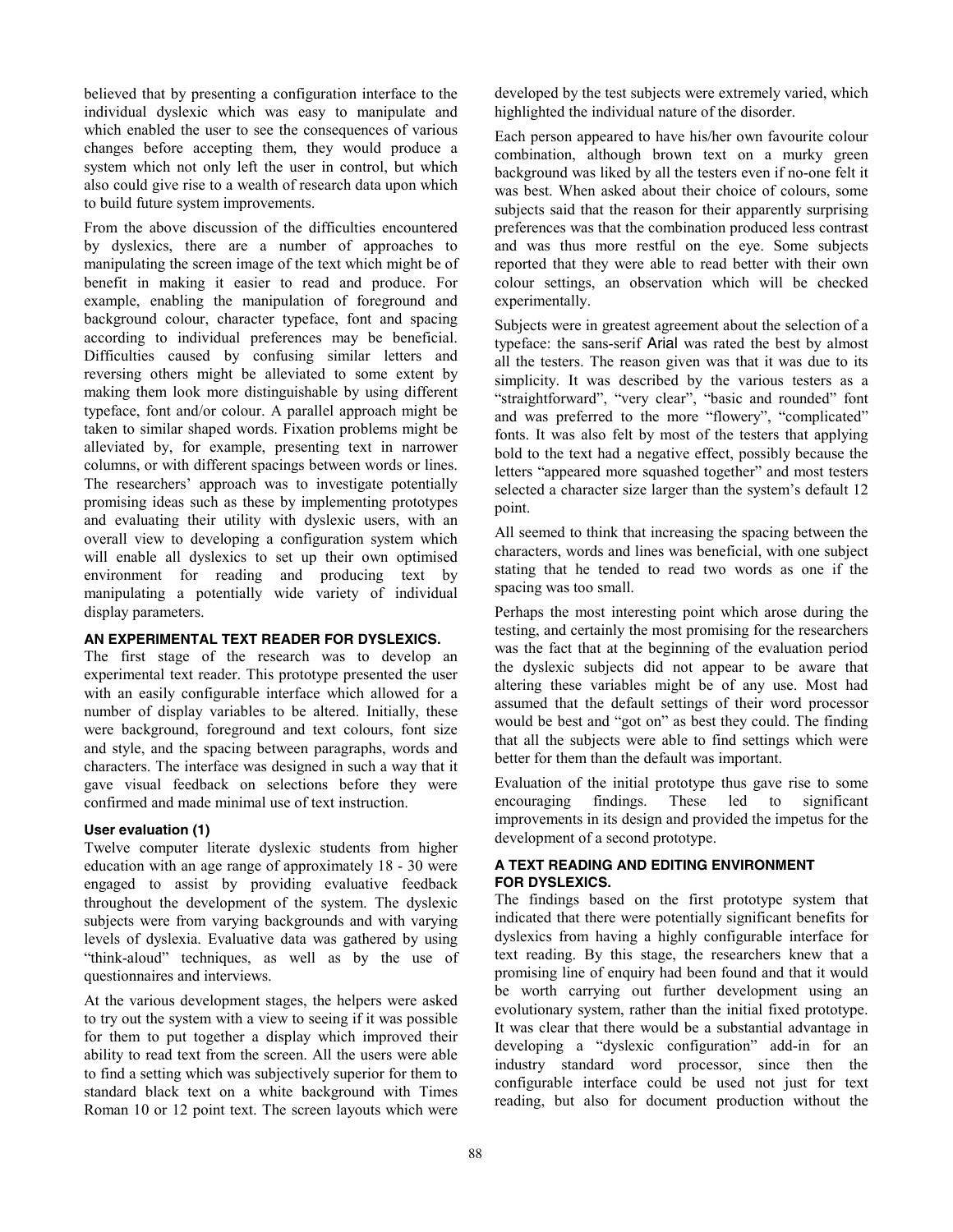necessity of writing a specialised complete word processing package. However, this design decision raises an interesting deviation from the received wisdom of the desirability of WYSIWYG (What You See Is What You Get): in the case of a dyslexic user, what you **see** should be whatever you can read best (i.e. your own personally configured environment), whereas what you **get** should be documents which are printed on paper in a more conventionally accepted layout. Print previewing facilities however provide a method of showing how the layout will appear when printed. Using a conventional word processor, the dyslexic user could use their own configured environment for document production, editing and reading, have the system (optionally) rearrange the material for printing in a more conventional layout and use the print preview facilities to do a final check on layout.

The next stage of the research programme therefore was the development of a second prototype which had all the features of the first prototype, but used Word for Windows [2] macros [3] to provide the required configuration interfaces.

At this stage further configurable parameter was implemented to test whether any assistance could be given to make character reversals less likely to cause problems. One pragmatic strategy for alleviating the letter reversal (e.g. 'b', 'd') problem would be to enable the dyslexic user (or an assistant) to inform the system of their particular reversal problems and alter the appearance of one or both of the reversal pair so that they are visually less similar. This might be done by using different colours, fonts or even sizes for each member of the pair. Since the reversal problem contributes to other associated problems (of which spelling is one), providing a way to distinguish between reversal characters might be expected to achieve an improvement in reading performance. The software implemented a number of possibilities: the first was to distinguish the characters making up the reversal problem by displaying them in different colours; the second was to separate them using different fonts and the third was to display them in different font sizes. This idea of colouring reversal characters provided very interesting and unanticipated results, which are described below.

Another problem which was tackled at this stage was the fixation problem. It was suggested that reducing the width of a page may provide a major benefit to those dyslexics who suffer from fixation problems: a facility to allow the user to easily alter this setting was included.

Finally, a facility to read text from the screen using a speech synthesiser was included on the basis that if the dyslexic user has fully configured their environment visually and is still having difficulties reading from the screen then having the text spoken will provide additional assistance.

The present version of the system incorporates all of the above ideas. There are two distinct parts to the overall solution, a "preference" program and a reading/editing program. The first allows users to experiment with the various parameters and determine the optimum values for them by selecting from an easy to use interface, and the second makes use of these preferences to assist the user in reading and editing future documents. In effect, the user creates within a word processing environment his/her own environment by setting their preferences using the *Preference* program and then uses the *Reading/Editing* program for all their word-processing.

The preference program menu presents the user with the option to vary the settings of colours (background, foreground), spacing (character, line, paragraph), column width, font (style, size, bold on/off) and reversal characters. When selected, each of the options presents the user with a means of adjusting the relevant variable(s) and includes a preview facility which displays the effect that the current set of changes would have on a standard document. When the user is satisfied with the settings he/she has chosen, the settings are stored in a "preferences" file for later recall by that user.

The reading/editing program allows the user to make use of the preferences file and also presents the user with an added toolbar which offers a number of options:

- Format document (using the "preferences" file),
- Return formatting to normal document (using a standard template),
- Return to preference program (to alter settings/build another file etc.),
- Return to reading/editing program (to continue editing),
- Print document (see below),
- Speak text.

The fact that a unique user environment, tailored to the need of each individual is provided, means that the document is (deliberately) not WYSIWYG. Users can prepare the text while viewing a document which is formatted specifically for them, but this is not the way they would wish for others to view their documents, especially when printed. For this reason, a print option which allows the user to print the document as it appeared with special formatting applied to it, or as it would appear without any special formatting, is part of the reading/editing program.

The "speak" function gives the user a number of options: The user can highlight any section of text and choose the speak option to have this text spoken. If no text was selected, pressing the speak option gives the user the option of speaking the character after the insertion point, the word which included the insertion point, the sentence which included the insertion point or the whole document. Testing this option with users indicated that speech would be very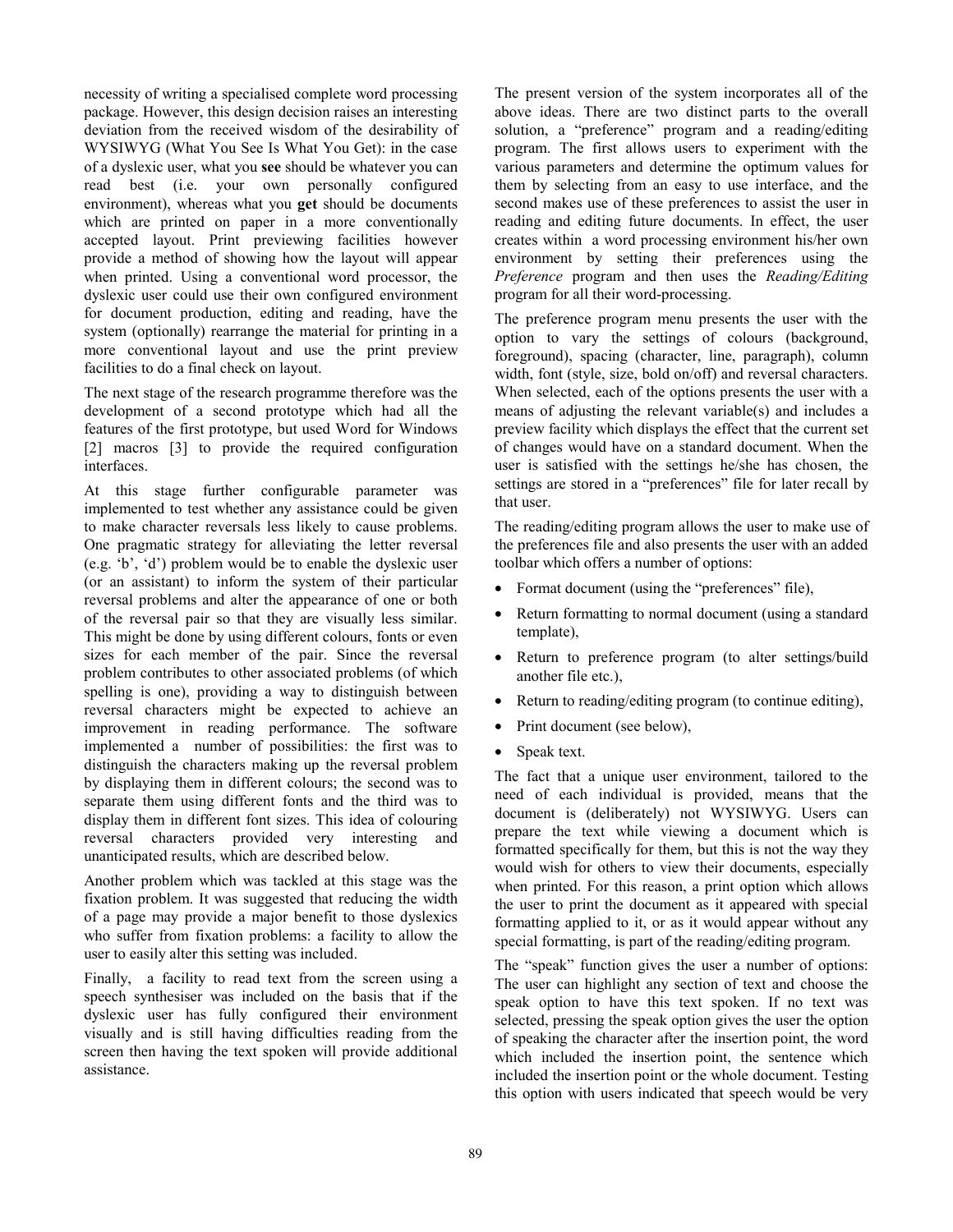important in a system of this nature. It provides another solution to the recognition difficulties of dyslexics, together with another means of identifying badly spelt words. In addition it allows the user to learn the correct pronunciation of multisyllabic words.

The system was developed as an add-on module to Microsoft Word 6/7, thus providing the benefit of an industry standard word processing system which included functions (as described above) which may also be of assistance to dyslexic users. This second prototype was evaluated with dyslexic subjects.

# **User evaluation (2)**

Testing was conducted in a similar fashion to the earlier prototype. Questions were prepared and the testers were asked to evaluate the options to judge whether or not they could improve their reading ability with the aid of the system. Only one of the testers had been involved in the first evaluation.

Seven dyslexic users were tested who had different problems and to varying degrees. Three of the testers were from a local school, two aged 15 and the other 14, while three of the other four were in their twenties. One subject was over 30.

One of the testers was found to have reading difficulties mainly due to background glare. The others all expressed problems ranging from general reading difficulties and spelling problems to reversal problems, fixation problems and difficulty in pronouncing certain words. One tester normally used background and foreground colours which she discovered through testing the first prototype and two testers had previously tried coloured filters. None of the others used any method to reduce their problems other than the spelling/grammar check facilities. All of the testers had computing experience and were familiar with Microsoft Word.

In general each of the users found the system easy and intuitive to use with testers reporting that each of the options had an effect on the their ability to read. This supported earlier findings with the first prototype.

## Colour

The options which allowed the user to change the colour scheme of the document appeared to be the most helpful and provided the best subjective improvement in reading ability. Again the colour schemes developed were varied.

#### Size and spacing

One tester stated that increasing the size of the text and being able to increase the various spacing values was the best thing about the system. All testers preferred to use a larger text size than the default.

The spacing option was implemented in such a way that as well as increasing the spacing between words, the spacing between characters within words was also increased. Some testers felt that this was a good thing while others did not like it. To a certain extent spacing the characters made the word "clearer" but it had the drawback of distorting the overall shape of the word, a feature which some dyslexics rely on to identify the word.

## Column width

The column width option certainly appeared to work very well with those who had fixation problems. The person with the least reading difficulties was the only person who did not report any improvement by altering the width of the column.

## Reversals

The reversals option provided the most interesting results of all. Again, only the person with the least difficulties felt that colouring the reversal characters made the document more difficult to read. The others felt this option improved the display of the document greatly and appeared to be more impressed with this option than any other. The reason for the improvement however was not always that the reversal characters were clearly distinguished and easy to read. Instead it was claimed that the sporadic colouring "broke the text up" and resulted in the user being less likely to "get lost"; i.e. the system was reducing fixation problems rather than recognition problems.

As the testing progressed the testers appeared to be surprised at times by the effect some of the changes had on their ability to read the document. Colouring the reversals characters provided the most noticeable response but all of the options appeared to surprise the testers. "I would never have thought of doing that", one said after using the background/foreground colouring, and another stated, "I don't think that will do me much good" before he used the column width option, only to find it did help with fixation problems. All the test subjects appeared to be unaware of how simple changes could dramatically affect their ability to read.

## **CONCLUSIONS.**

Throughout the development of both prototypes many interesting points emerged, largely as a consequence of adopting a pragmatic, empirical approach. Firstly, the fact that dyslexia is a very individual disorder was very evident during the testing sessions. Some found options which were very helpful which others did not find worked as well for them and *vice versa*, and the various configurations developed which were tailored to the specific difficulties of the individual were very different. This highlights the need for a highly configurable word processing package and also the need to identify as many options as possible which might affect dyslexics' ability to read and provide these options for the user to alter. Another recurring theme has been that the users appeared to be unaware of how easy it was to improve their reading potential by changing visual aspects of the reading environment. Many of the options which were presented can be achieved (in some cases, with difficulty) in most standard word-processing packages but